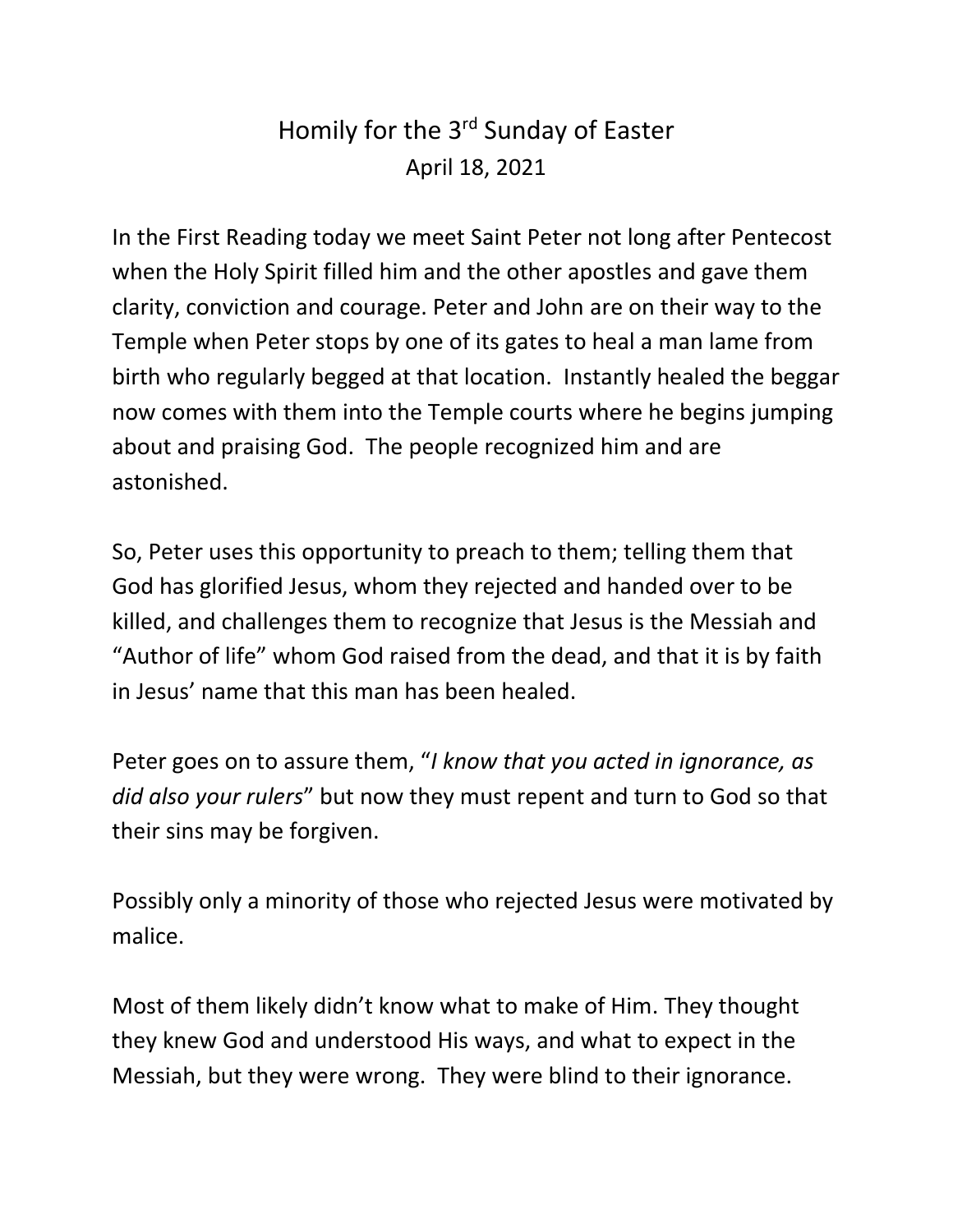The word "ignorant" is often misunderstood and misused nowadays. Many think of it only as an insult – as calling someone rude or stupid – when in fact it means merely a lack of knowledge or understanding of something.

It comes from the Latin word *ignorare*. The prefix "*in*" means "not" and "*gnarus*" meaning "aware or acquainted with." Not to be aware or acquainted with something.

So, when Christ cried out from the cross, "*Father, forgive them; for they do not know what they are doing*" (Lk 23:34), He was not exaggerating.

Everyone is born ignorant into the world. But we are not meant to stay that way. Especially about those things which are necessary to fulfill our human nature and destiny.

Catholic theology distinguishes between *invincible* ignorance and *vincible* ignorance.

*Invincible* ignorance involves a lack of knowledge that a person *is unable* to overcome. They may have some sort of intellectual, psychological, historic or cultural impediment. Such a person cannot be held responsible for their ignorance.

*Vincible* ignorance, on the other hand, is a lack of knowledge that a rational person *is capable* of overcoming by making an effort. Such a person can be held responsible for their ignorance, as they are capable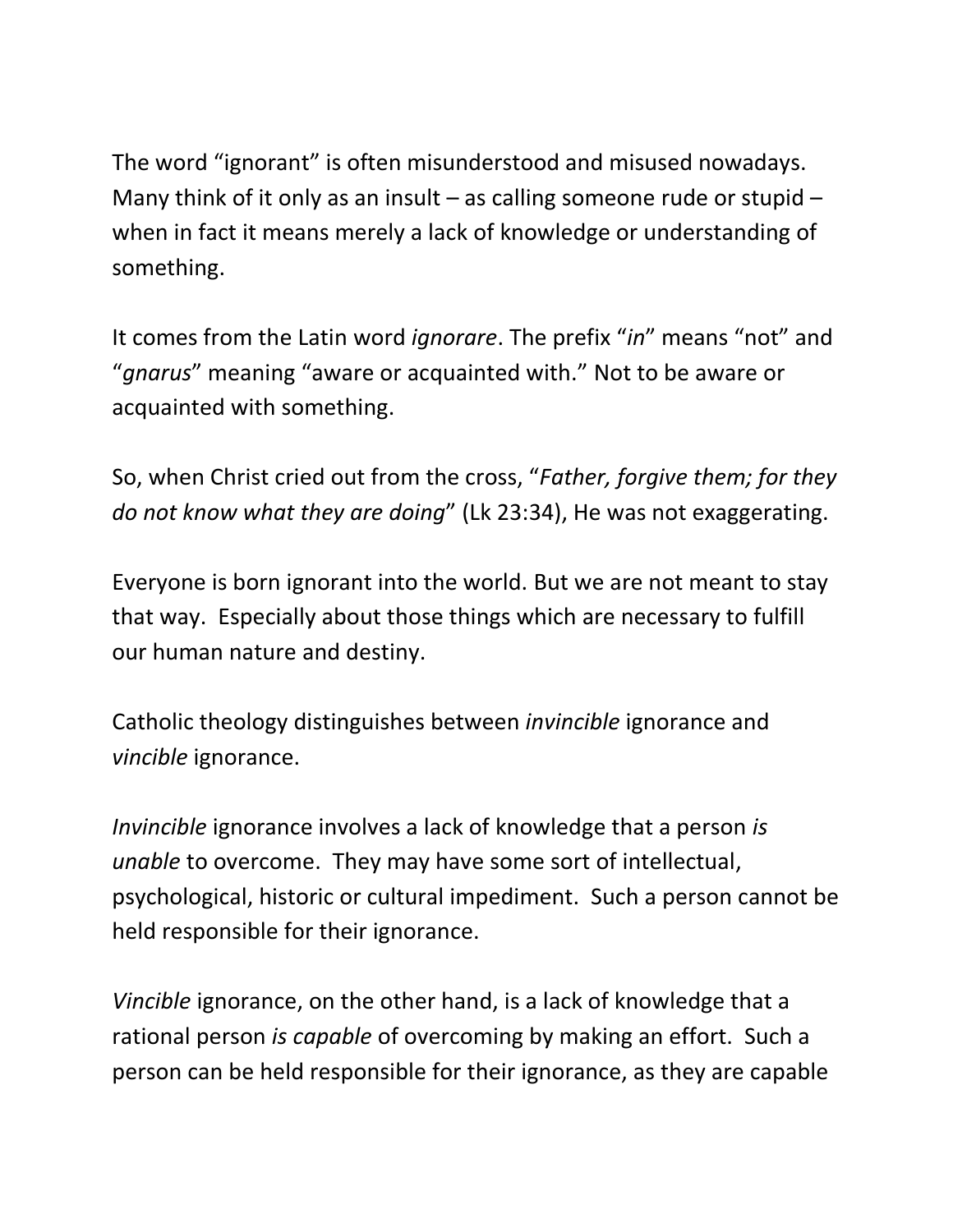of understanding that which they need to know and have a duty to strive to learn it.

It is like the old legal adage: "Ignorance of the law does not excuse." If one is a driving a car, for example, one is *expected* to know the laws of the road. If you are pulled over by a police officer for a traffic infraction, saying you did not know that particular law is not acceptable. If you are behind the wheel, you have a responsibility to know it.

We are the drivers of our lives in this world; we are expected to search for the purpose for which we exist and the moral laws and spiritual truths which are meant to guide us. Of our own, however, this would be a hard to impossible task. Beyond natural limitations is the fact that, as the Greek statesman Demosthenes once noted, "Nothing is easier than self-deceit. For what each man wishes, that he also believes to be true."

That is why God revealed Who He is and why He created us. And why Christ opened the mind of His apostles (i.e., the magisterium of His Church) to teach in His name (see Lk 24:45; 10:16; 1 Tim 3:15). We therefore have a duty to know and live the truths that have been revealed.

For as we read elsewhere in the Acts of the Apostle, the time when God overlooked human ignorance is over; now He commands us to repent, for He has fixed a day when the Risen Lord will come to judge the world in righteousness (Acts 17:30-31).